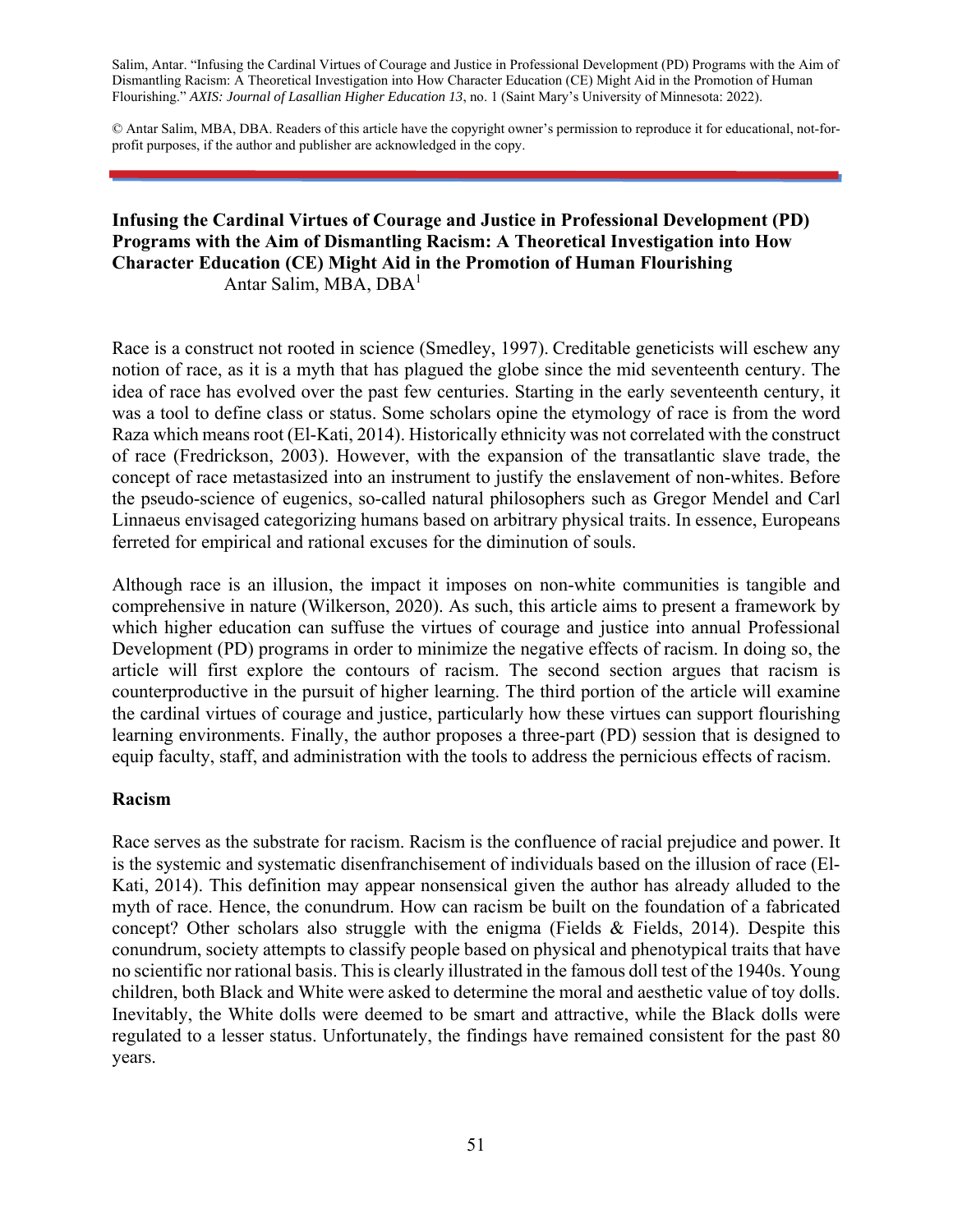This false ideology of race is easily exploited in order to justify the physical, emotional, economic and psychological brutality toward those of Alkebulan descent (Oluo, 2018). Granted, racism negatively affects numerous ethnic groups, however, the past four centuries have constructed a pseudo-Manichaeism world in which there are people of color and there are Whites. To that end, the further someone is perceived from White, the greater the degree of racial prejudice. Thus, racism is the excuse that allows those in positions of power to assuage the cognitive dissonances associated with harm perpetuated against those of color.

The cancer of racism continues to plague the United States and other developed nations. W.E.B Du Bois famously avowed the challenge of the twentieth century is the problem of the color line. His admonishment stressed the belief that in the presence of racism, society's capacity to flourish is hampered. Frantz Fanon once said, ". . . it is clear that what divides this world is first and foremost what species, what race one belongs to . . ." (Fanon, 1963, p. xiii). Society continues to use the irrationality of race as a cleaver to sever one's ability to reach their fullest potential. The trammels to human flourishing is expressed in a few of the following statistics. Black Americans are statistically incarcerated in disproportionate numbers (Alexander, 2010). The average white American family has nearly 13 times the amount of wealth as compared to the average Black American family (Oluo, 2018). The college graduation rate for Black students is 40%, while their white colleagues graduate at 64% (NCES, 2019). Sadly, the list of other common metrics to measure human flourishing reveals very similar outcomes. If we believe that all people are created equal and should have commensurate opportunities to flourish, the aforementioned statistics should serve as alarm bells for higher education.

## **The Purpose of Education**

Our society continues to wrestle with the remnants of racism. Unfortunately, higher education is not immune to the pernicious effects of racial attitudes. Although colleges and universities purport to be a brave environments for young people to exchange ideas, interact with diverse perspectives and engage in the fostering of human flourishing, racism and hegemony remains a trammel in that process. As a result, academia has a responsibility and opportunity to leverage various virtues in order to reestablish human flourishing as one of its core purposes.

At the core of education is the desire to promote the human flourishing of every individual. Although the literature does not offer a definitive definition of what constitutes human flourishing, many scholars avow that it is the capacity to fulfill one's potential (Arthur et al., 2017). Charged with the task of promoting human flourishing, specifically amongst young people, education by nature is a moral endeavor. Educators are not solely concerned with students achieving course learning objectives; they want them to become reflective, thoughtful, honest, and intellectually courageous. This is a moral and intellectual undertaking with the aim of eviscerating, among other things, the yokes of prejudice and racism.

The eminent sociologist W.E.B. Du Bois once alluded to the maxim that the purpose of education is not to transform men and women into professionals, but to convert professionals into men and women (Du Bois, 1903). His prescience points to his appreciation for the importance of nurturing the whole person. Professors often find themselves at the intersection of competing virtues. For example, honesty with regard to the quality of a student's work and compassion pertaining to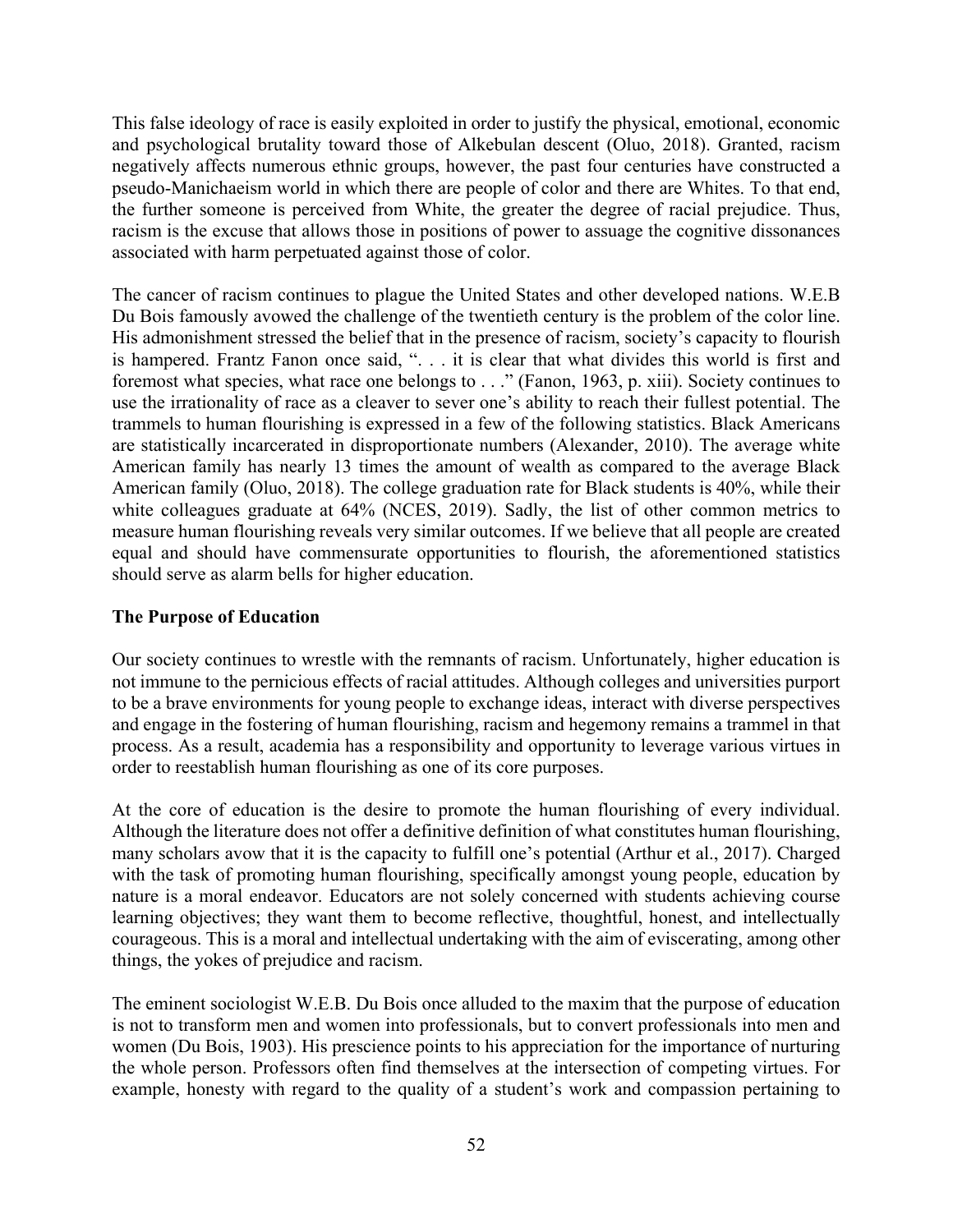shielding a student's self-esteem. It is not simply a moral debate about choosing between a virtue and a vice. It is a deeper moral and intellectual calculus of finding the appropriate blend of virtues, with the aim of fostering human flourishing. Given the immense responsibility of educators, proper training grounded in virtues and cultural awareness is paramount.

# **Virtues**

At a rudimentary level, a virtue is an action that promotes goodness (Arthur et al., 2017). For instance, the cardinal virtues of justice, prudence, wisdom and temperance are said to lead to human flourishing (n.d, 2020). Aristotle asserts living a virtuous life is constitutive of *eudaimonia* (Kristjansson, 2015). However, he also avows the integrative nature of virtues. In this case, as will become more evident in the PD session of the paper, integration speaks to balancing various virtues into a recipe that fosters goodness. The literature espouses the essential nature of having a blueprint. The virtuous blueprint provides faculty insight into the dimensions of a flourishing classroom environment (Darnell et al., 2019). It is analogous to an architectural blueprint in that it establishes the dimensions and vision of a flourishing learning environment. Aristotelians stress the significance of virtuous motivation, as it bridges the lacuna between knowing what is right and doing the right thing. Therefore, the virtue of justice relates to the creation and sustainment of an equitable society, while fortitude, also known as courage, pertains to the motivation to concretize thoughts and beliefs into action. Hence, justice in the absence of courage equates to wishful thinking.

Granted, many virtues can be leveraged in order to tackle racism; however, this article pays special attention to courage and justice, as both are central to our Lasallian mission. At the core of our Lasallian mission is social justice. Inherent in the focus on social justice is the call to advocate for those suffering from injustice. Courage is defined as the emotional strength that hinges on the exercise of will to accomplish objectives in the face of trammels (Kobam et al., 2011). Character strengths such as bravery, perseverance and honesty underpin the virtue of courage (Seligman & Peterson, 2004). Courage can also be envisaged as the balance between being timid and temerity (Bruin, 2013). Courage is one of the major building blocks of character because it serves as the mortar between knowing what is right and doing what is needed (Harrison et al., 2020). Courage, however, requires that faculty are veracious in their assessment of the organizational culture. It also demands that faculty find the golden mean between confidence in their capacities and humility in their assessment. For instance, when faculty encounter racialized attitudes on campus, it is not enough to privately scold said actions, but to address them in order to promote justice.

Justice is a civic strength that fortifies a healthy community (Kobam et al., 2011). Seligman and Peterson (2004) connotes that teamwork, fairness and leadership traits undergird justice. Others defined the virtue of justice as ensuring that everyone receives his/ her due (Arthur, 2020). Racism is the antithesis of justice as it usurps certain individuals of their inalienable rights. Academic freedom includes traits such as autonomy, freedom of expression and scholarly pursuits. These elements constitute the required learning environment to foster the dissemination of novel ideas (Sahin & Kesik, 2020). In essence, justice speaks to the idea of freedom, the removal of any shackles that prevent an individual from expressing their knowledge, skills and talents to a larger community. It is virtually impossible to flourish in the presence of an unjust environment. Analogously, it is quixotic thinking to hope a plant will flourish in the absence of water. Finally,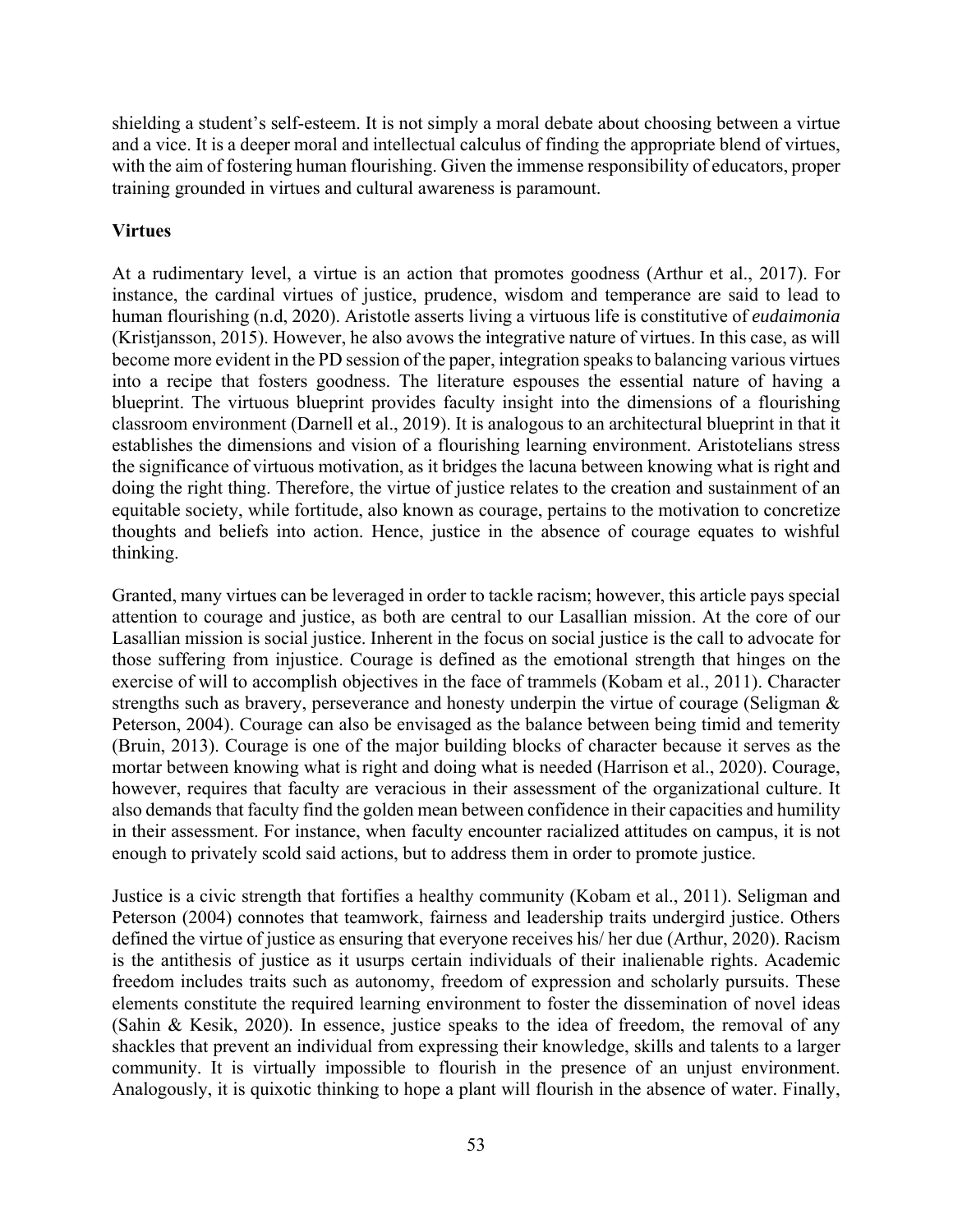justice reminds faculty of the importance of equity. It prods us to ensure our curriculum is fair and balanced and provides a space for marginalized voices. For instance, are learners introduced to scholars and authors from historically under-represented communities?

### **A Proposed Professional Development Program**

Teachers bear a responsibility that extends beyond the dissemination of knowledge (Fullard & Watts, 2019). Teachers possess the opportunity to influence students through their classroom interactions. In essence, faculty have the privilege of serving as moral and intellectual exemplars. Instructors are expected to maintain high moral standards in both their personal and professional endeavors (Fullard & Watts, 2019). This heightened moral responsibility requires effective PD as it would be unreasonable to assume teachers wield a high cultural and equity quotient in the absence of initial and sustained training.

In order to navigate the ambiguous cultural and equitable situations that arise on college and university campuses, faculty, staff and administration require training and development that pays special attention to both the moral and pedagogical dimensions of education (Fullard & Watts, 2019). According to Walter and Biggs (2012), effective faculty training entails seven elements. Their findings assert these elements: (a) concrete classroom based training, (b) including outside expertise, (c) allowing teachers to self-select, (d) enabling teachers to work collaboratively with peers, (e) provide opportunities for mentoring and coaching, (f) sustained overtime and (g) supported by institutional leadership. For the purpose of this article, the proposed PD session will leverage: (1) concrete classroom based training, (2) external expert consultants, (3) collaboration with peers, and (4) the support of leadership.

The PD session will consist of a six-hour training seminar during the yearly faculty convocation. The convocation is an opportune time as faculty, staff and leadership gather with the collective goal of promoting intellectual flourishing for the upcoming academic year. Moreover, leadership will have the opportunity to start the day with a keynote that stresses the importance of the PD training module. The seminar will be broken into three, two-hour training sessions. An outside expert in the field will lead each module. The first module will address unconscious bias. This module of the PD will consist of Emotional Intelligence (EI), language of inclusion, and intent vs. impact training. The second training module centers on culturally responsive teaching. This portion will include establishing a common language around diversity and inclusion for all university members. The final module will cover Character Education (CE), specifically the introduction of the cardinal virtues of courage and justice.

The first phase of training focuses on unconscious bias. During this two-hour module, faculty, staff and leadership will explore the elements of EI. According to Goleman (1995) EI consists of: (a) emotional awareness, (b) emotional management, (c) emotional motivation, (d) empathy, and (e) social intelligence. Specifically, emotional awareness and empathy will be the focal points as the goal is to help participants better appreciate how emotions and empathy promote flourishing communities. This is particularly true when working in diverse environments. Language of inclusion is an essential component of the first phase of training as it equips learners with the tools to mitigate stereotypical language. For instance, it covers how to ask clarifying questions and tools to interrupt and redirect so that conversations remain productive and socially and culturally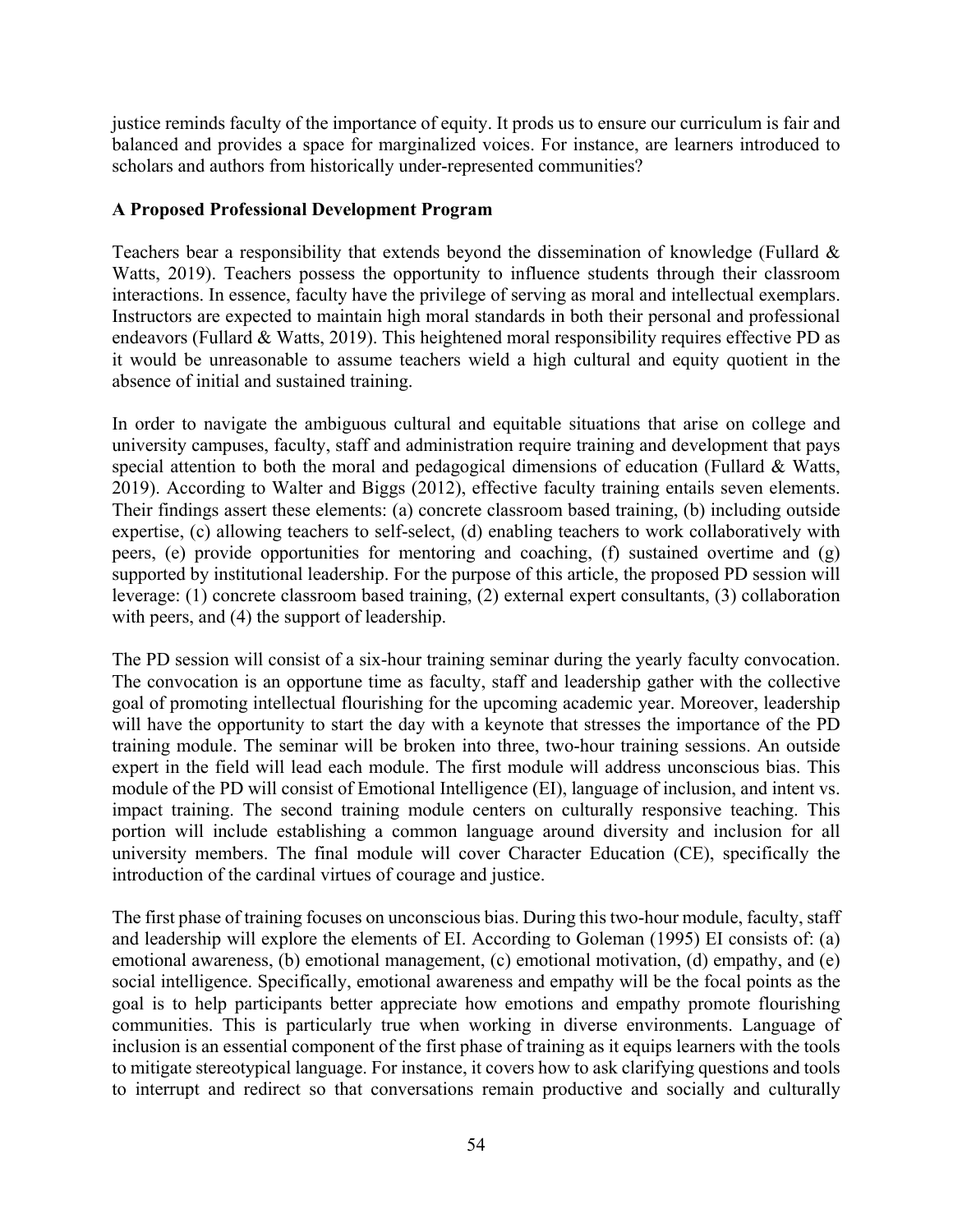supportive. The module culminates in exploring the difference between intent and impact. This portion of the training is paramount as it ensures that all parties involved discuss issues from a shared pool of knowledge.

The second phase of training centers on culturally responsive teaching. According to Kruse et al., (2018) culturally responsive teaching must include the following: a) shared knowledge, and b) professional learning at all levels. The first component of shared knowledge helps faculty, staff and leadership create a common language associated with diversity, equity and inclusion (DEI). It establishes ground rules and standards around how language will be used. In order to promote shared knowledge, participants will read sections from the book *Cast: The Origins of Our Discontent* by Isabel Wilkerson. In her work, the author provides the reader with a common language to grapple with societal racism. The book also proffers a nuanced understanding of the underpinnings of racism at the systemic level. In addition, learners will read Sara Ahmed's work: *On Being Included: Racism & Diversity in Institutional Life*. In her book, the author highlights many obstacles inherent in conducting (DEI) work on campuses. The reading is paramount as it avows that colleges and universities often fail to engage in meaningful DEI initiatives.

The final two-hour module will highlight character education. Appreciating the limited amount of time allotted for such a gravid concept, participants will explore the constructs of human flourishing and virtues. The first reading is the text "On the promotion of human flourishing" by Tyler J. Vanderweele. His work examines the five elements of human flourishing. The author also provides a topology between the five elements of human flourishing and their relationship with family, work, education, and religious communities. Once a rudimentary understanding of human flourishing is established, learners will engage with James C. Overholser's article "Elements of the Socratic Method Promoting Virtue in Everyday Life." The work explores, in detail, the contours of both courage and justice. It sheds insight into a panoptic understanding of the two virtues and strategies for implementation. In doing so, readers are prepared to understand the degree to which they currently engage with courage and justice.

Following the two readings, dilemma base scenarios will be utilized to examine the correlation between human flourishing and the virtues of courage and justice. The integrative portion illuminates the adjudication of the various virtues. Subsequently, small groups of 3-4 participants will discuss how the various virtues foster a flourishing community. The objective of this portion of the training is to facilitate understanding and appreciation for the blueprint of a flourishing environment and the dismantling of organizational racism. Finally, each participant will be asked to reflect on and create short journal entries detailing their daylong training. The purpose for journaling is to allow space for critical reflection.

The proposed PD sessions aim to equip faculty, staff and leadership with the tools to better recognize and address organizational racism. To that end, it is imperative that members of the university family are aware of their current biases as it pertains to the illusion of race. Given the visceral nature of race, it can be challenging to accept the prejudicial attitude and beliefs held about various groups of individuals. The unconscious bias portion of the PD session aims to reveal some of these latent beliefs and extend to participants the opportunity to assuage them.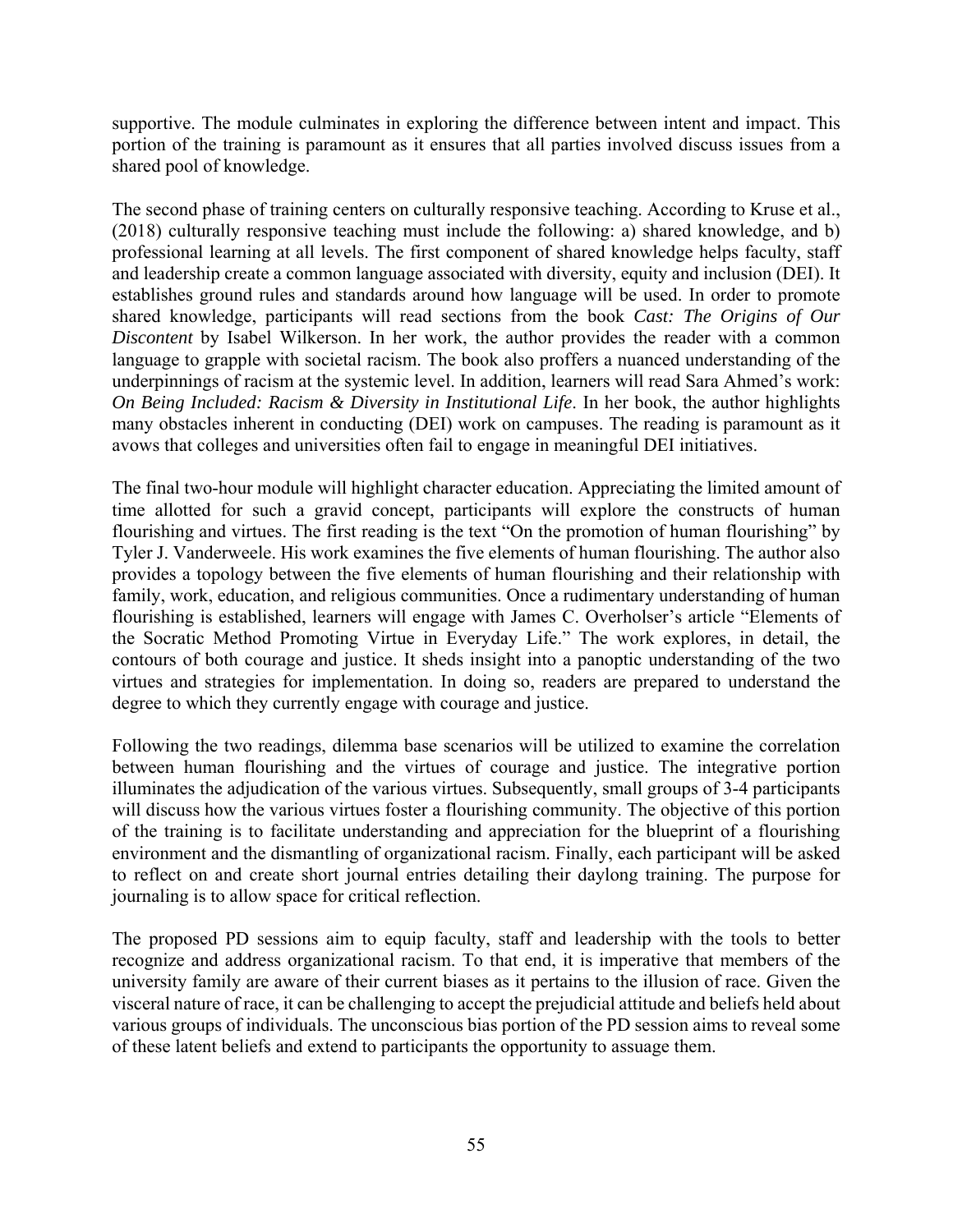As we become more aware of our racial blind spots, we are better equipped to embrace productive language around the construct of race. Culturally responsive teaching techniques proffer participants a robust understanding of systemic racism and transitions the conversation from individual behaviors to that of institutional malfeasance. It is difficult to address racism when it is viewed at the micro as compared to the macro level. Thus, regardless of one's intentions, if the outcomes of organizational decisions promote disparities between groups, the institution is engaged in racist behavior.

Our fundamental goal as institutions of higher learning is to promote human flourishing. As stated earlier in the paper, in order to accomplish said objective, the opportunity to reach one's potential should be extended to all members of society. The virtue of justice serves as our North Star. Once members of a community have a common language of the virtues and a panoptic understanding of its relationship with human flourishing, faculty, staff and leadership are positioned to ensure organizational decisions promote equitable outcomes. For instance, if all racialized groups are not graduating at the same rate, we have a common interest to reduce the lacuna. The virtue of courage serves as the moral motivation for faculty, staff and leadership to ensure justice is met. It is the bridge between intention and impact. If we have the intention of ensuring all members of the university graduate at similar rates, the virtue of courage prods us to challenge the status quo, even when it may lead to uncomfortable conversations.

# **Conclusion**

A society that purports to promote human flourishing must dismantle racism. The two cannot coexist as racism prevents various members of the community from reaching their highest potential. Any university that is committed to justice and equity has the opportunity to address the negative effects of racism. However, it is virtually impossible to do so if we possess racialized attitudes. It is frustrating to tackle an issue if we fail to address it at its root. It becomes a cacophony of errors if we do not share common tools to solve the problem. To that end, the proposed threepart PD session aims to furnish university members with a few skills in order to tackle the miasma of racism.

# **References**

Alexander, M. (2010). *The New Jim Crow*. NY, The New Press.

Arthur, J. (2020). *The Formation of Character in Education: From Aristotle to the 21st Century*. NY, Routledge.

Arthur, J., Thompson, A., Kristjansson, K., Moller, F., (2017). *Flourishing from the Margins Living a Good Life & Developing Purpose in Marginalised Young People*. Jubilee Centre for Character & Virtue.

Darnell, C., Gulliford, L., Kristjansson. K., Paris, P. (2019). Phronesis and the knowledge-Action Gap in Moral Psychology and Moral Education: A New Synthesis? Human Development, 62, 101- 129.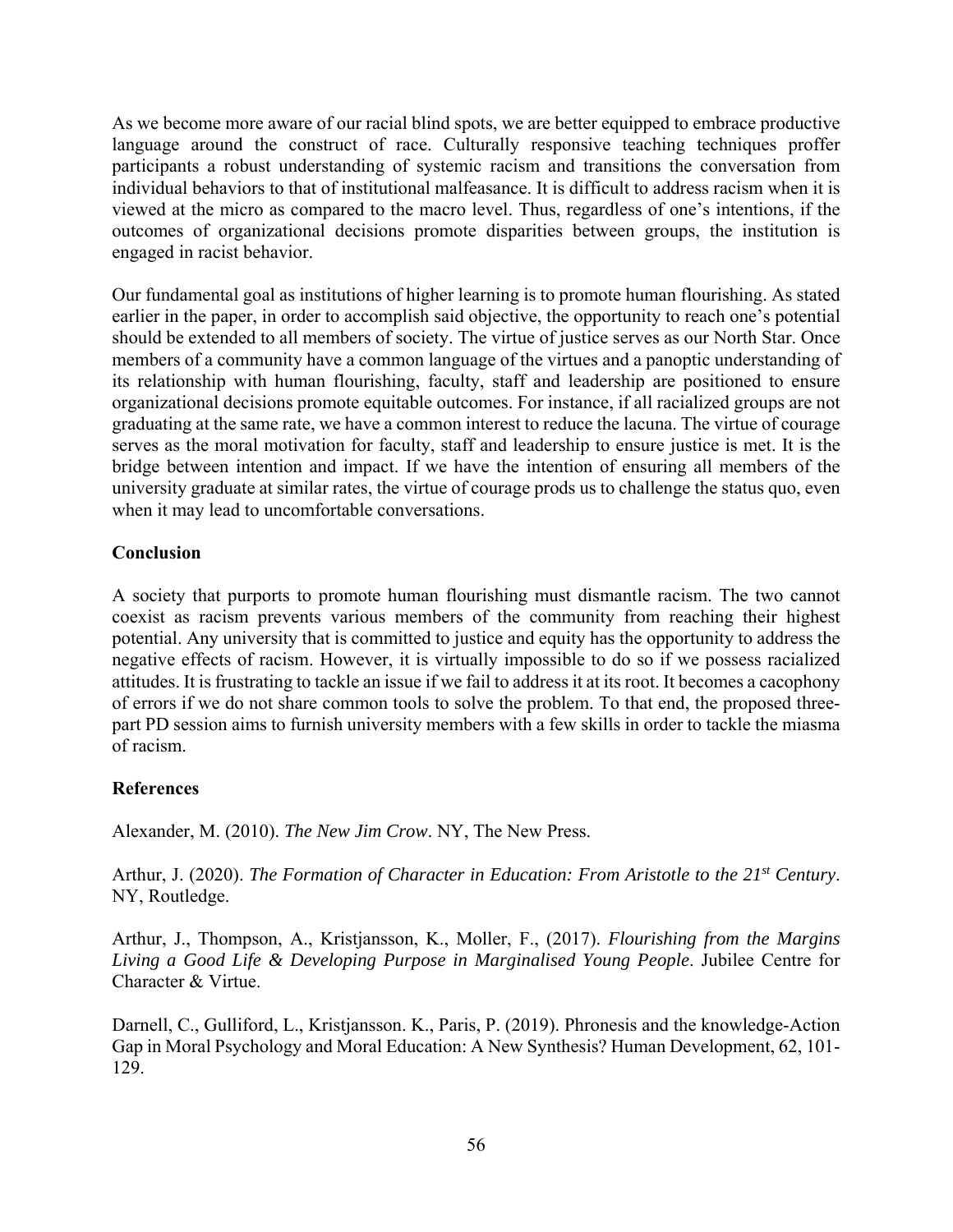DuBois, W. (1903). *The souls of black folks*. New York: Fine Creative Media.

El-Kati, M. (2014). *The Myth of Race The Reality of Racism*. Minnesota, Papyrus Publishing.

Fields, K., Fields, B. (2014). *Racecraft*. NY, Verso.

Fanon, F. (1963). *The Wretched of the Earth*. New York: Grove Press.

Fredrickson, M, G. (2003). *The Historical Origins and Development of Racism*. California Newsreel. https://www.racepowerofanillusion.org/articles/historical-origins-and-developmentracism

Fullard, M., Watts, P. (2019). Practical Wisdom in Teaching through the Promotion of Critical Reflection During ITE. Encyclopedia of Teacher Education.

Goleman, D. (1995). *Emotional Intelligence*. Bantam Books, New York.

Kobam, R., Seligman, M., Peterson, C., Diener, E., Zack, M., Chapman D., Thompson W. (2011). *Mental Health Promotion in Public Health: Perspectives and Strategies from Positive Psychology*. American Journal of Public Health. Vol 101, No. 8.

Kristjánsson, K. (2015). *Aristotelian character education*. London: Routledge.

Kruse, S., Rakha, S., Calderon, S. (2018). *Developing Cultural Competency in Higher Education: an Agenda for Practice*. Teaching in Higher Education. Vol 23, No. 6.

National Center for Education Statistics. (2019). "Statistics and Trends in the Education of Racial and Ethnic Groups." https://nces.ed.gov/programs/raceindicators/indicator\_red.asp

Oluo, I. (2018). *So You Want to Talk About Race*. NY, Basic Books.

Shin, I., Kesik, F. (2020). *Case of Obtaining Permission for Data Collection in Turkey Within the Context of Academic Freedom and Ethics*. Educational Research & Development Journal. Vol. 101, No. 8.

Seligman, M., Peterson, C. (2004). *Character Strengths and Virtues. American Psychological Associated*. Oxford University Press, Oxford England.

Smedley, A. (1997). *Origin of the Idea of Race*. Anthropology Newsletter. *https://www.racepowerofanillusion.org/articles/origin-idea-race* 

"The 11 Principles of Character A Validation Framework." (2020). Character.org.

Walther, C., Briggs, J. (2012). *What Professional Development Makes the most Difference to Teachers?* University of Oxford Department of Education.